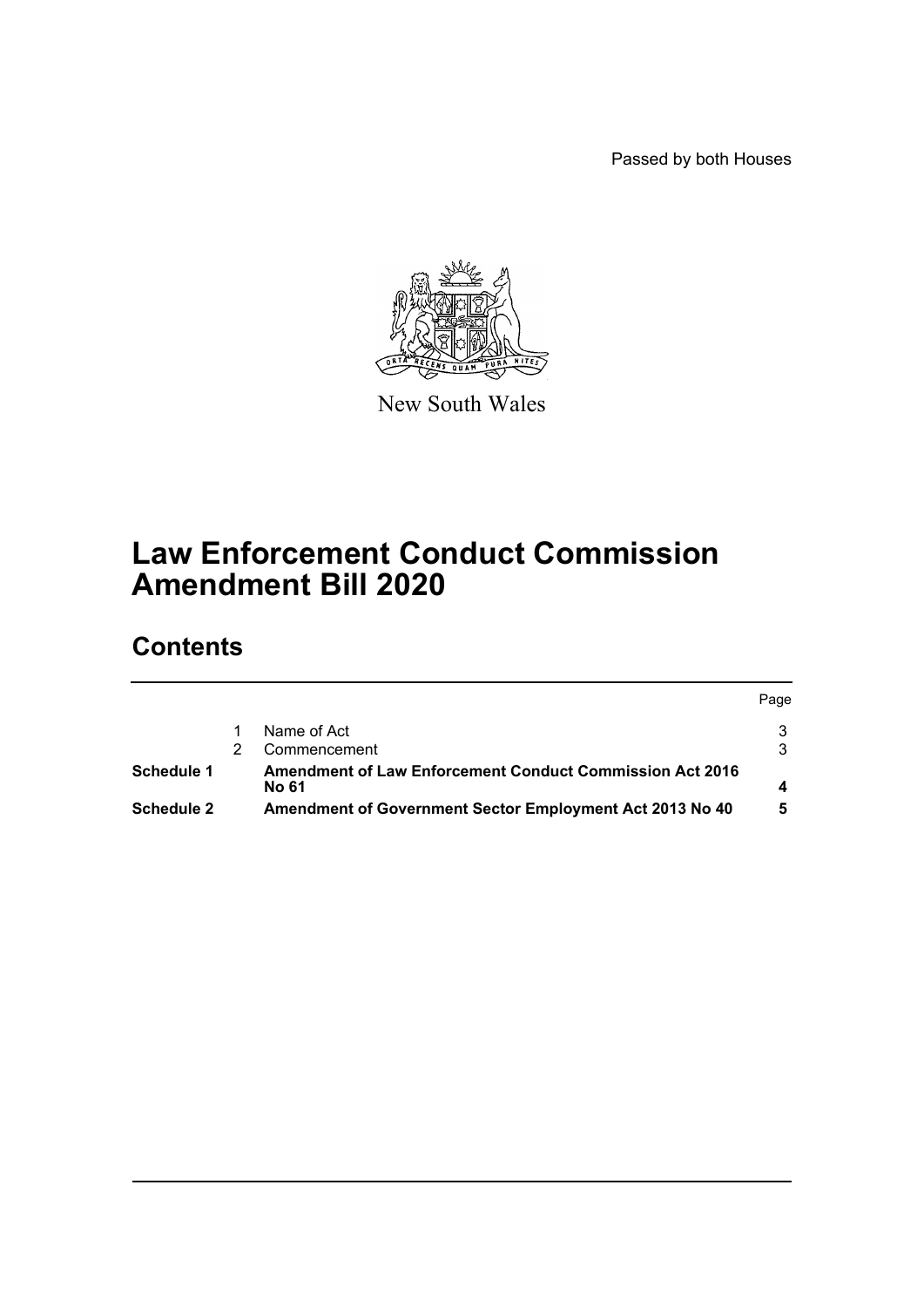*I certify that this PUBLIC BILL, which originated in the LEGISLATIVE COUNCIL, has finally passed the LEGISLATIVE COUNCIL and the LEGISLATIVE ASSEMBLY of NEW SOUTH WALES.*

*Legislative Council 2020* *Clerk of the Parliaments*

New South Wales

# **Law Enforcement Conduct Commission Amendment Bill 2020**

Act No , 2020

An Act to amend the *Law Enforcement Conduct Commission Act 2016* in relation to the eligibility requirements for appointment of the Chief Commissioner and in relation to vacancy of offices and to amend the *Government Sector Employment Act 2013* with respect to statutory officers of the Law Enforcement Conduct Commission.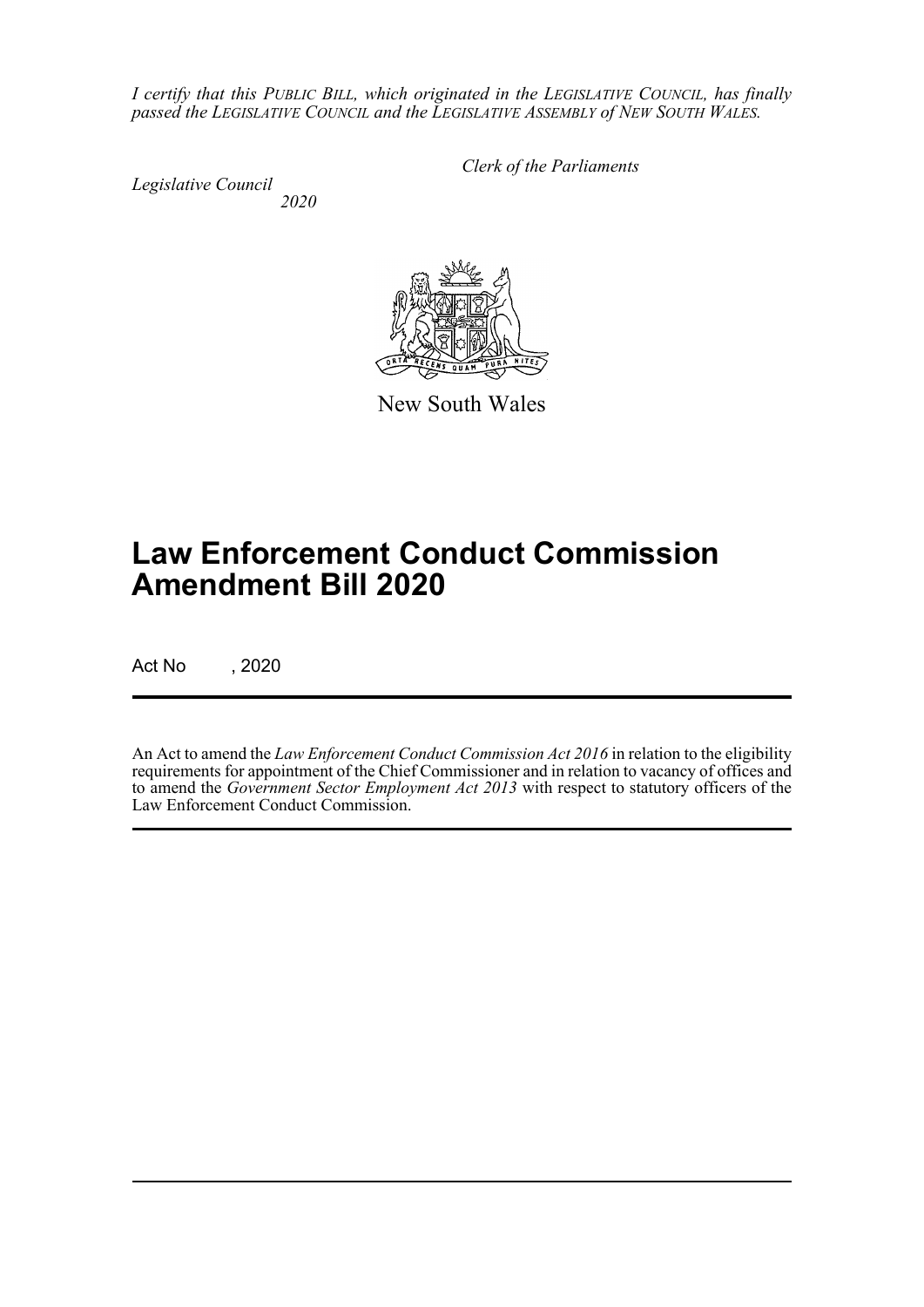Law Enforcement Conduct Commission Amendment Bill 2020 [NSW]

## <span id="page-2-0"></span>**The Legislature of New South Wales enacts—**

#### **1 Name of Act**

This Act is the *Law Enforcement Conduct Commission Amendment Act 2020*.

#### <span id="page-2-1"></span>**2 Commencement**

This Act commences on the date of assent to this Act.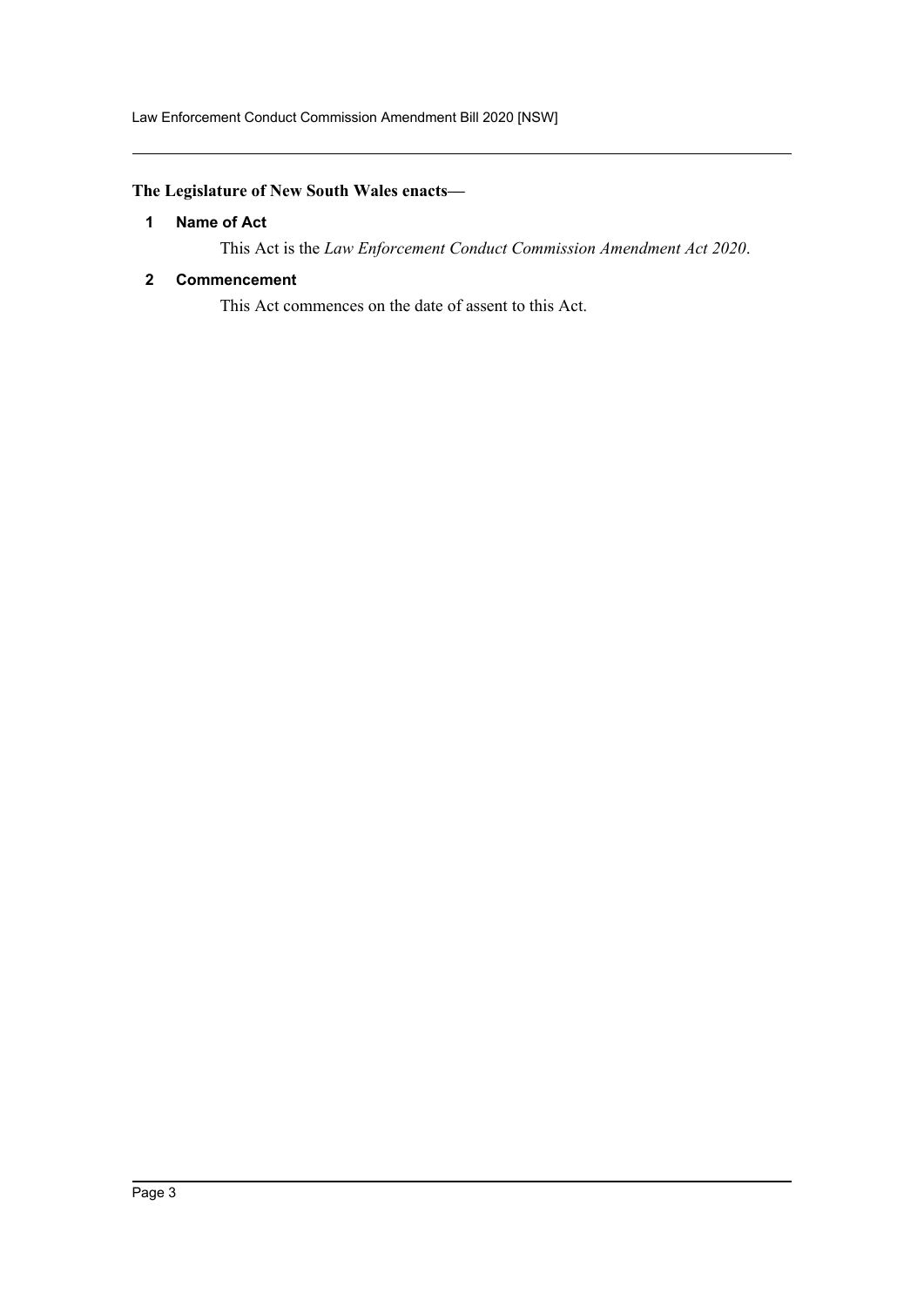## <span id="page-3-0"></span>**Schedule 1 Amendment of Law Enforcement Conduct Commission Act 2016 No 61**

#### **[1] Section 18 The Commissioners**

Omit section 18(3).

#### **[2] Section 18(4)**

Omit "Commissioner for Integrity or Commissioner for Oversight or to act in either office". Insert instead "a Commissioner or to act in the office of a Commissioner".

#### **[3] Schedule 1 Provisions relating to members of the Commission, Assistant Commissioners and alternate Commissioners**

Omit clause 1(3).

### **[4] Schedule 1, clause 1(4)**

Omit "of Commissioner (other than the Chief Commissioner)". Insert instead "of a Commissioner".

#### **[5] Schedule 3 Savings, transitional and other provisions**

Insert after Part 2—

## **Part 3 Provision consequent on enactment of Law Enforcement Conduct Commission Amendment Act 2020**

### **17 Creation of vacancy**

The removal from office of a member of the Commission, or an Assistant Commissioner, or an alternate Commissioner, under Part 6 of the *Government Sector Employment Act 2013* before the commencement of the *Law Enforcement Conduct Commission Amendment Act 2020* is taken to have created a vacancy in that office.